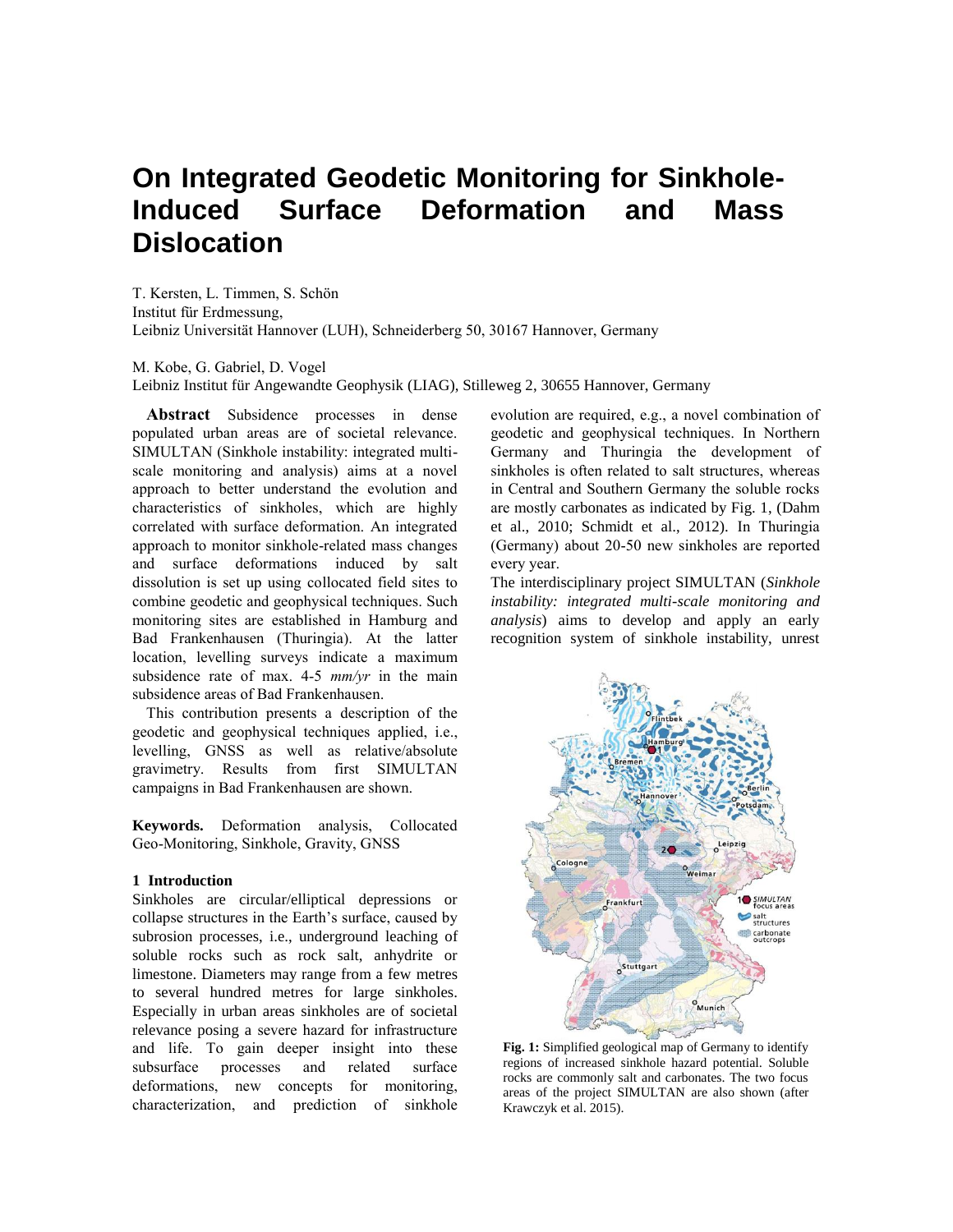and collapse by a rigorous combination of geodetic and geophysical techniques. Research has to be performed on different scales concerning time, lateral extent and depth, (Krawczyk et al., 2015). SIMULTAN will focus on aspects like the separation of different superimposing processes and the understanding of interactions between surface and subsurface as well as the prediction of future sinkhole development and the assessment of damage potential.

Sinkholes either collapse abruptly, thus, forming steep holes (like in Rottleben, Schmalkalden, and Tiefenort/Thuringia) or are continuously subsiding and result in rather flat surface depressions, e.g., in Hamburg-Flottbek or in Ochtmisser Kirchsteig (Lüneburg). Controlling factors are the geological structure and the specific generation process as summarised in Waltham et al. (2005).

Two areas representing evaporitic sinkhole formation are in the focus of SIMULTAN (hexagons in Fig. 1). The first area is Hamburg-Flottbek, a dense populated area which is locally subsiding slowly due to leaching of a salt diapir. The second focus area is Bad Frankenhausen (Thuringia, Germany, sinkhole diameters some tens of metres), which is discussed in more detail in this contribution.

Most of the geological underground of Thuringia is characterised by Permian deposits. Bad Frankenhausen is situated directly south of the Kyffhäuser mountain range at the Kyffhäuser Southern Margin Fault, which is one of the main pathways for circulating ground- and meteoric waters, leaching the Permian deposits, especially the Leine, Staßfurt and Werra formations. Consequently, several sinkholes developed along the Kyffhäuser Southern Margin Fault and still nowadays processes are ongoing. In Bad Frankenhausen precise levelling revealed vertical deformations of 40 mm within 10 years and more than 10 mm between 2014 and 2015 in the area around the oblique spire. However, in both focus areas Hamburg-Flottbek and Bad Frankenhausen the spatio-temporal resolution of surface deformation is still sparse and an integrated interpretation of the data is still missing. Within SIMULTAN geodetic monitoring is performed in close cooperation between the Leibniz Institut für Angewandte Geophysik (LIAG) and the Institut für Erdmessung (Leibniz University Hannover, LUH). The integrated approach comprises gravimetry, levelling and GNSS (GPS - Global Positioning

System and GLONASS - GLobalnaya Navigatsionnaya Sputnikovaja Sistema; Russian pendant to GPS) campaigns.

This paper summarises the layout and first results of this integrated multi-technique deformation monitoring in Bad Frankenhausen. A similar combination of methods has already been designed and established in Hamburg-Flottbek.

# **2 Concept and Monitoring Strategy**

Surface deformation often consists of superimposed signals from several sources at different depths. Combining classical geodetic methods and geophysical strategies, e.g., borehole extensometers in combination with levelling, gravimetry, and GNSS, can provide complementary information and allows discerning between these sources, (NAM, 2000; Rajiyowiryono, 1999).

In SIMULTAN a novel combination of geodetic and geophysical methods will be developed to monitor surface deformation and mass dislocation in the subsurface. Precise GNSS and levelling campaigns together with gravimetric measurements are combined at collocated points to study long periodic effects caused by sinkholes that might be superimposed by seasonal effects. The use of the terminus *integrated* is to understand as a system characterisation for achieving an improved comprehensive solution from the joint interpretation of different kind of results. Thus, collocated points or stations are established, on which measurements with different sensors are performed.

# **2.1 Design of collocated points**

The combination of geodetic and geophysical methods requires an observation network, which is accessible for each of the used methods. Therefore, the planning, selection, and installation of measurement points must be done with great care. In Bad Frankenhausen they are located in active subsidence areas, e.g., around the oblique spire,



**Fig. 2:** Schematic sketch of the installation of some colocated points in Bad Frankenhausen, exemplarily for point GRAV12.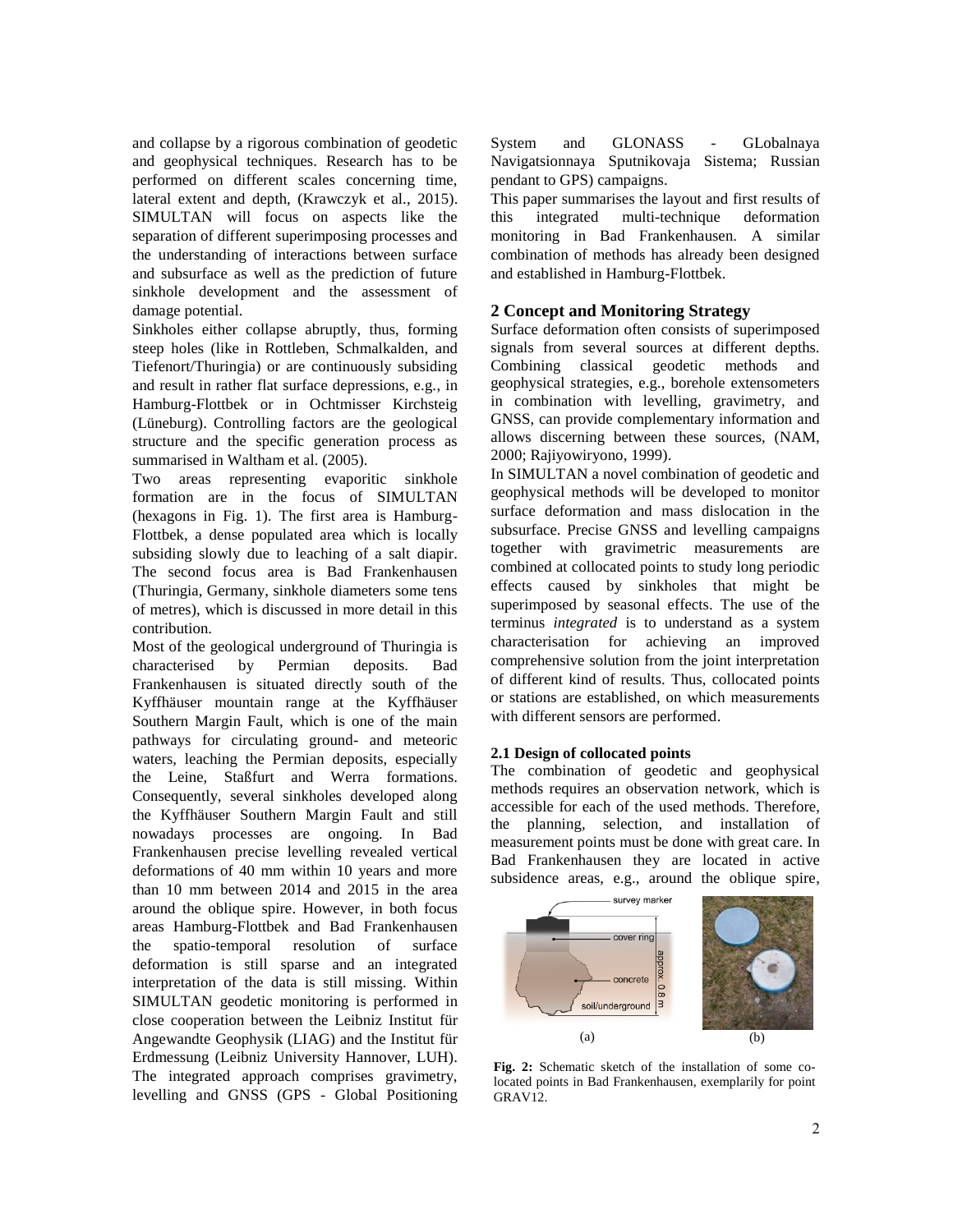

**Fig. 3:** Location of GNSS and collocated points as part of the geodetic monitoring network in Bad Frankenhausen; white bordered areas indicate regions of sinkhole events.

historical sinkholes, and in assumed stable areas to obtain clear evidence of gravity changes and vertical movements due to subsidence. The gravimeter stations GRAV2, GRAV11 and GRAV12, installed in January 2014, are cast concrete pillars to reduce the influence of microseismic noise. They have a diameter of 0.30 *m*, a depth of 0.8 *m* and a flat surface with north arrow (Fig. 4). All other points are marked by 0.25 *m* long stainless steel tubes with a white cap and a fillister head.

## **2.2 Design of Monitoring Network**

The monitoring network in Bad Frankenhausen consists of about 120 points for precision levelling. 13 of these points define a local gravimetric network (Fig. 3) with two more gravity stations outside the city serving as distal reference points. Precise levelling and gravimetric campaigns are conducted quarterly since March 2014 to gain timelapse datasets in a region characterised by subsidence. An absolute gravimeter point as part of the control network has been established in 2015 to monitor the long-term stability of the gravity reference and, thus, to identify regional gravity changes related to subrosion over several years or even decades. This point is reoccupied annually.

The complete GNSS part of this multi-sensor monitoring network consists of six collocated points (combination with gravimetry, Fig. 3) plus two additional sites (GGP1, SL03), where only GNSS is observed. Station SL03 serves as a local reference for the GNSS network. GNSS campaigns started in September 2015 and will be repeated every six months at the same time as the gravimeter and levelling campaigns. Furthermore, a borehole extensometer is installed at point GRAV7 and operated by the Geological Survey of Thuringia.

The integrated study in SIMULTAN comprises the monitoring at collocated points in quarterly (gravimetry, levelling) and semi-annually (GNSS) field campaigns, as well as the combination and integration of the results of the different monitoring techniques and their interpretation as an integrated solution.

# **3 Levelling and Gravimetry Campaigns 3.1 Geometric Levelling**

The levelling network of about 120 points is established to observe subsidence in the northern area of the city and to provide evidence for measuring campaigns using GNSS. Furthermore, levelling supports the processing and interpretation of the gravity data by providing heights and height changes for different processing steps, e.g., further gravity anomaly calculation.

Levelling campaigns are performed with a Leica Geosystems digital levels DNA03 and bar code invar staffs (accuracy after manufacturer information  $\pm$  0.3 mm per 1 km double levelling).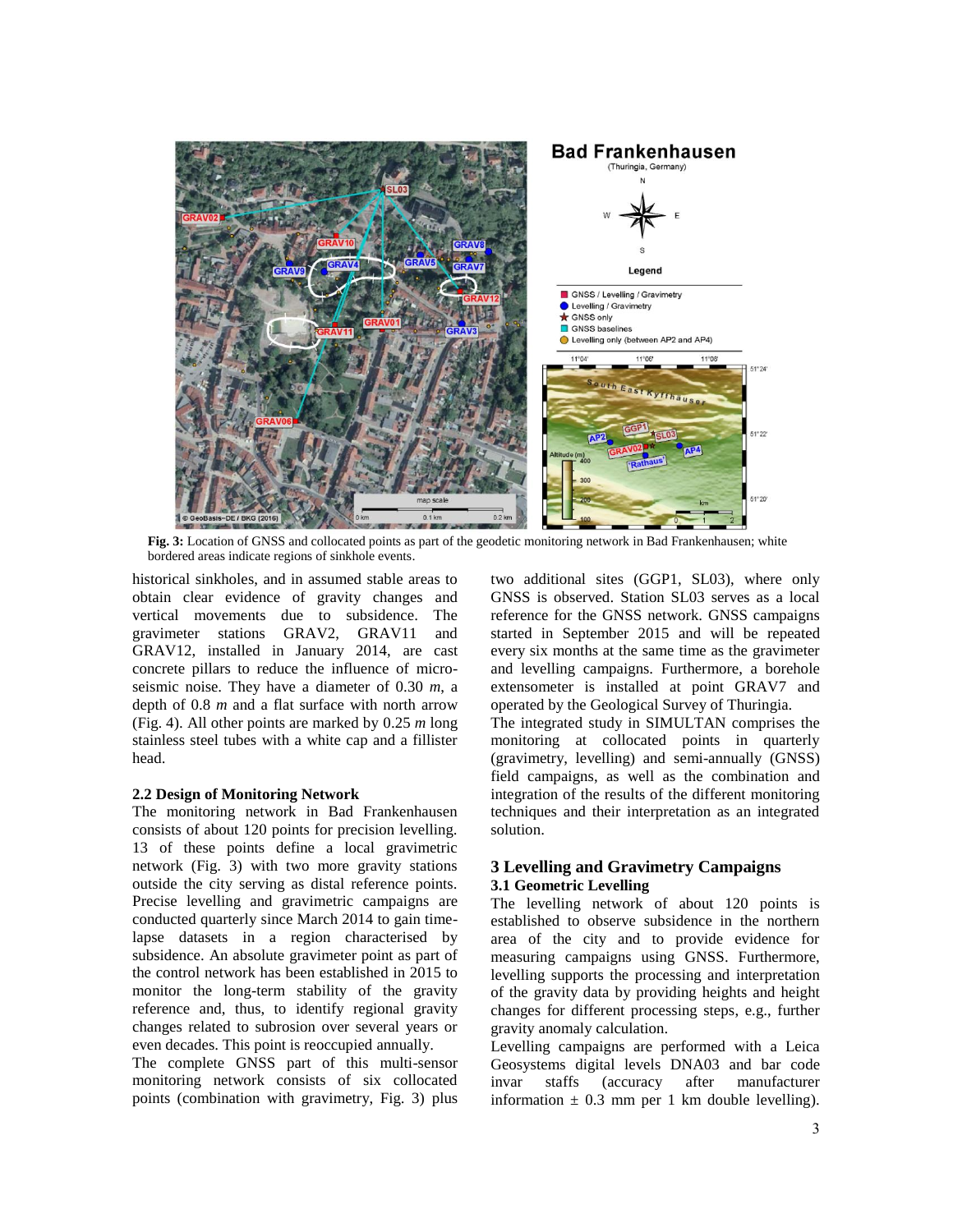

**Fig. 4:** Subsidence from March 2014 (baseline reading) to November 2015 obtained from quarterly performed precise levelling. Graphs are based on all levelling points along a profile, starting at GRAV12 and ending at GRAV8 (Fig. 3). At GRAV7 subsidence amounts to ca. 70 mm, but is expected to be partially induced by construction work.

The standard deviation for one km of double levelling is in the range of 1.5 mm or less in each of the eight field campaigns. Furthermore, the results reveal a maximum subsidence rate of around 4-5 *mm/yr* in the main subsidence area since 2014 (Fig. 4; GRAV1 to GRAV5). The significantly higher values observed at the points GRAV5 and GRAV8 can in parts possibly be explained by compaction of the soil due to extensive construction work, e.g., a research drilling near point GRAV7. It is not possible yet to separate these effects from long-term, subrosion-induced subsidence.

#### **3.2 Gravimetry**

A good overview about relative and absolute gravity is given by Timmen (2010). Relative gravimetry in Bad Frankenhausen is carried out in field campaigns together with the precise levelling. During every campaign four different gravimeters of the types Scintrex CG3, CG5, and LaCoste & Romberg (LcR) are used to optimise the network surveys. In total, 15 gravity stations (13 local and 2) distant reference points) are observed using the step method for drift control of the spring gravimeters, (Torge and Müller, 2012).



**Fig. 5:** Relative and absolute gravimeter measurements at Bad Frankenhausen. Absolute gravity value determined with FG5X-220 in cellar vault (a), determination of gravity tie from absolute to relative point using levelling mark as survey station (b, c) and relative measurements with LaCoste-Romberg (LcR) on GRAV12 (d).

First data processing includes the elimination of outliers, jumps, and other failures in the data sets as well as the reduction for earth tides, instrumental drifts, instrument heights, and air pressure changes. Moreover, calibration factors and sealing of the instruments are checked regularly. Inside the local observation area the maximum gravity difference is  $44.5 \mu m/s^2$  between the points GRAV4 and GRAV12. Hence, a calibration accuracy of better than  $10^{-3}$  ( $\approx 0.0445$   $\mu$ m/s<sup>2</sup>) is needed to avoid a significant systematic effect on the whole network. The obtained standard deviations of the gravity points in each campaign are in the order of less than  $0.02 \ \mu m/s^2$  (Scintrex), 0.05-0.07  $\mu m/s^2$  (LCR), and for a combined adjustment of the data from all gravimeters in the order of 0.015  $\mu$ m/s<sup>2</sup> or even better.

The absolute gravimeter point was established in Bad Frankenhausen in June 2015 to determine and control the absolute gravity level (datum) for the relative gravimetry campaigns. The absolute gravity point is located in the cellar of the town hall of Bad

**Tab. 1:** Results of the absolute gravity campaign with the gravitymeter FG5X-220 on the "Rathaus" point (cellar vault, Fig.4); s: standard deviation.

| <b>Site</b><br><b>Rathaus</b> | Measurement run<br>(orientation) | Date in 2015      | <b>Drops</b> | $\delta$ g/ $\delta$ h<br>$\left[\mu m/s^2/m\right]$ | $g_{h=1.250}$<br>$\lceil \mu m/s^2 \rceil$ | $g_{h=0.000}$<br>$\left[\mu \text{m/s}^2\right]$ |
|-------------------------------|----------------------------------|-------------------|--------------|------------------------------------------------------|--------------------------------------------|--------------------------------------------------|
| Setup 1                       | 20150622a (N)                    | $22/23$ . June    | 998          | $-2.678$                                             | 9811717.488<br>$s=0.001$                   |                                                  |
| Setup 2                       | 20150623a (W)                    | $23./24$ . June.  | 798          | $-2.678$                                             | 9811717.458<br>$s=0.001$                   |                                                  |
| Average                       |                                  | $22 - 24$ . June. | 1796         | $-2.678$                                             | 9811717.473                                | 9811720.820                                      |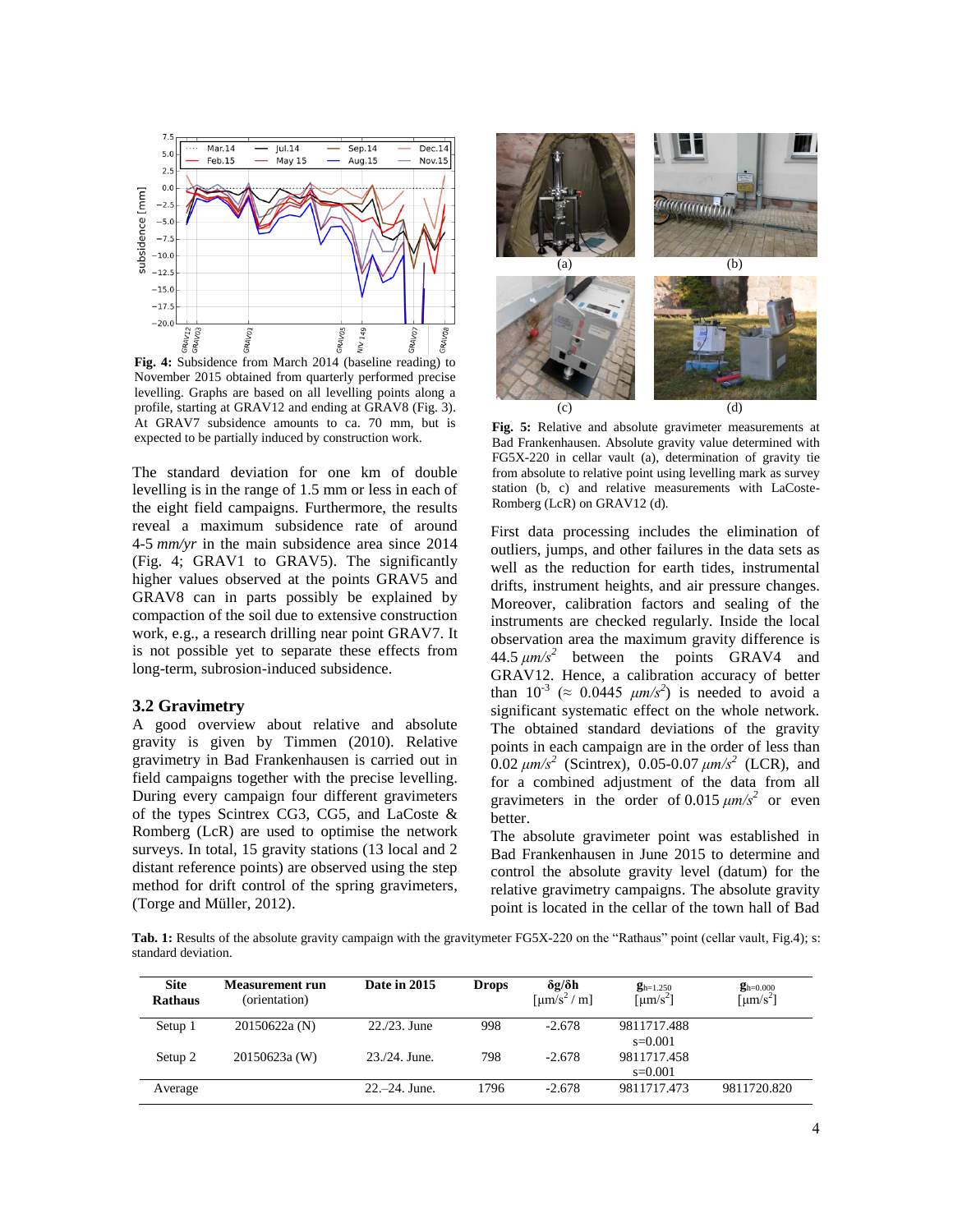Frankenhausen. Measurements were performed by LUH using the Hannover absolute gravimeter FG5X-220 (ref. Fig. 5(a)). This gravimeter participated in the latest international comparisons (Walferdange, Luxembourg, Nov. 2013 and Belval, Luxembourg, Nov. 2015) and agrees within  $0.02 \ \mu m/s^2$  with the international realised measuring level, (Timmen et al., 2015). The absolute gravity campaign in Bad Frankenhausen consists of 998 drops in the first and 798 drops in the second setup (50 drops/set). The results are shown in table 1. Earth tides as described by Timmen and Wenzel (1995) were reduced. Air pressure induced gravity changes were considered by applying the correlation factor -3.0 *nm/s<sup>2</sup>* per *hPa*. The gradient insensitive sensor height, also known as deadgradient-point, depends on the gravimeter setup and is close to 1.25 *m* above floor level. Thus, the reference height  $h=1.250 \ m$  (above floor point) is chosen for comparison reasons. The applied vertical gradient is assumed to be constant along the plumb line at this point and, because of the chosen reference height, the effect of its uncertainty on the absolute value can be neglected. The gradient δg/δh was measured with Scintrex CG3M-4492 of LUH between the sensor positions 0.251 *m* and 1.165 *m* above floor point. The observed gravity gradient is determined to -2.678  $\mu$ m/s<sup>2</sup> per *m* with a standard deviation of  $0.009 \mu m/s^2$  per *m*. To combine absolute and relative gravimetric measurements, the centred g-value ( $h = 0.0$  *m*) is provided in table 1.

The gravity tie between the absolute gravity point in the basement of the town hall to the outdoor point in front of the town hall, which is the starting point for relative measurements, is determined using the Scintrex CG3M meter of LUH. The  $\Delta g$ value between the absolute and relative point (wall bolt, Fig. 5(c)) has been determined with  $\Delta g = -4.631 \mu m/s^2$  and a standard deviation of  $\sigma_{\Delta g}$ =0.015  $\mu$ m/s<sup>2</sup>. The reference height of the Δg result is set to the top of the wall bolt or levelling bench mark, respectively.



**Fig. 6:** GNSS adaptor for precise GNSS height levelling, (a) mockup for calibration on robot and (b) installation in the field with 50 cm scale beneath the ARP exemplarily shown for point GRAV12.

## **4 GNSS campaigns**

For consistent monitoring, equal and close similar GNSS receivers are used. Local reference stations and challenging stations are equipped with 3d choke ring antennas (Leica AR25 Rev. 3) to mitigate most of expectable multipath and to capture observation with optimal antenna gain especially at low elevation. Other stations are equipped with rover antennas (Javad GrAnt G3T) for economical reasons. The GNSS equipment is summarised in table 2.

The highest accuracy is only attainable, if GNSSinherent errors are modelled properly. Therefore, all used GNSS antennas are calibrated absolutely at the LUH facility using the robot based approach, (Wübbena et al., 1996; Seeber and Böder, 2002). Since the height component is  $-$  in addition to the horizontal components – of particular interest, the special tripod adaptor FG-ANA100B as shown in Fig. 6 is used in SIMULTAN campaigns. Such adaptors are widely used in high precision GNSS levelling surveys as, e.g., described in Hirt et al. (2011). The adaptor contains a 0.5 *m* scale, directly connected to the antenna reference point (ARP) to support precise determining of the antenna height during GNSS sessions by levelling. Heights are controlled several times during each session.

| <b>Element</b> | <b>IGS</b> Note     | Serial number    | <b>Used System</b> |  |
|----------------|---------------------|------------------|--------------------|--|
| Receiver       | LEICA GRX1200+GNSS  | 5035             | GPS/GLO/GAL/BDS    |  |
|                | LEICA GRX1200+GNSS  | 5791, 5883       | GPS/GLO/GAL        |  |
|                | LEICA GX1230GG      | 1887             | GPS/GLO            |  |
|                | LEICA GRX1200GG Pro | 6640             | GPS/GLO            |  |
| Antenna        | LEIAR25.R3 NONE     | 8360002, 8420013 | GPS/GLO/GAL/BDS    |  |
|                | JAVGRANT-G3T NONE   | 3451, 3447, 3486 | GPS/GLO/GAL/BDS    |  |

**Tab. 2:** GNSS equipment used in SIMULTAN campaign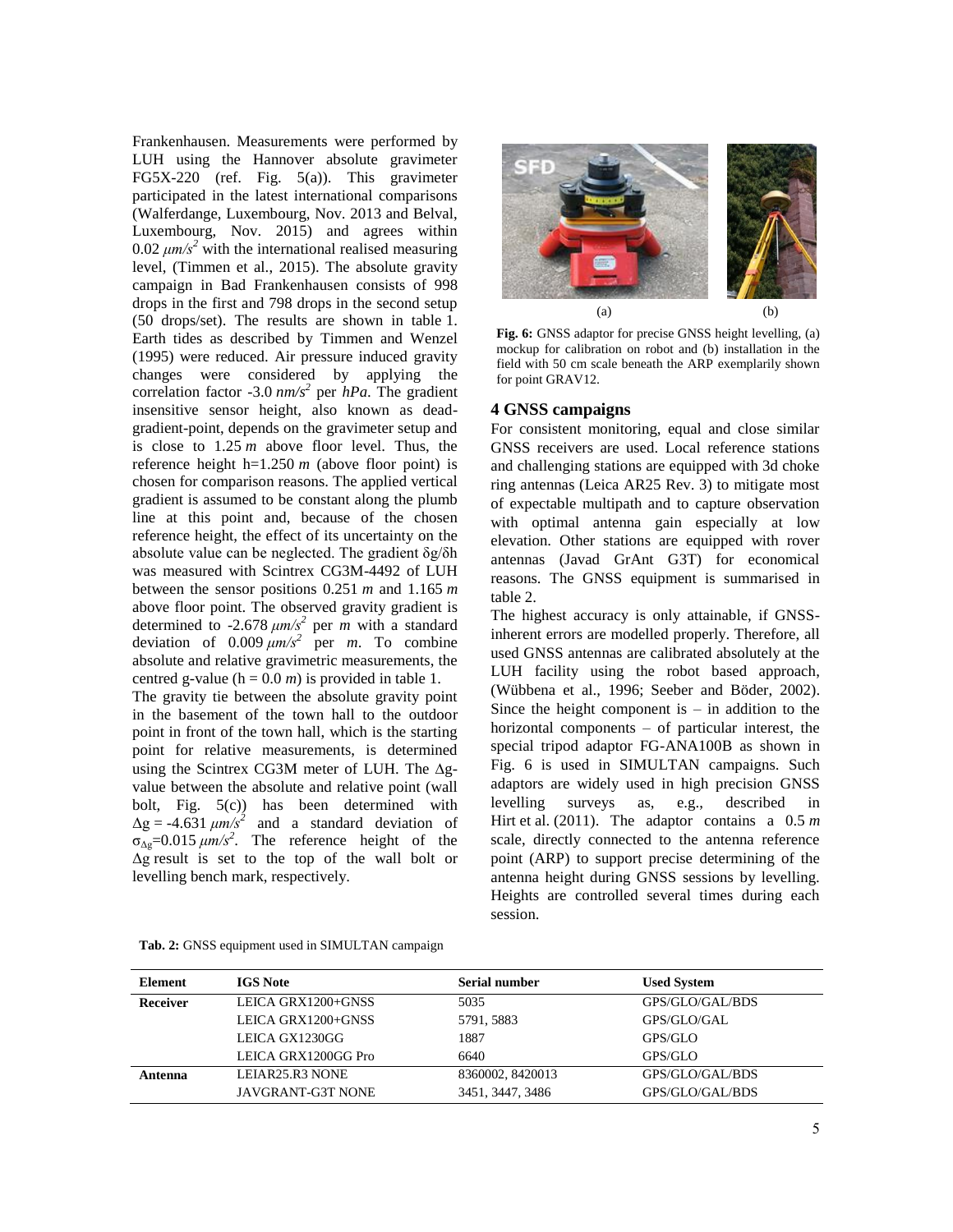

**Fig. 7:** Carrier-to-noise density ratio (C/N0) as signal quality indicator, (a) Determination of a nominal behaviour at the laboratory network of LUH, and (b) observed C/N0 in Bad Frankenhausen with the same antenna/receiver combination but influenced by urban reflectors.

## **4.1 Session setup**

Each SIMULTAN GNSS campaign consists of three sessions with observation time of four hours. Data is captured with a 1 second interval but is reduced to 15 seconds for the final GNSS network analysis and adjustment.

For the GNSS network, a stable and reliable point is mandatory to realise the geodetic datum. Point SL03 meets the requirements since it is installed on a concrete pillar with well defined centring. Together with station GRAV11 the point SL03 (indicated by a red star in Fig. 3) is continuously observing during all 6 sessions. A star like network is formed with baselines starting at SL03. The GNSS stations indicated by a square symbol in Fig. 3 are occupied only during three sessions.

#### **4.2 Campaign preparation**

Concerning GNSS, SIMULTAN includes two challenging tasks. On the one hand high precision estimates of the horizontal and vertical coordinate have to be achieved to precisely determine deformations in the three dimensions. On the other hand urban environment is challenging for GNSS signals due to signal obstructions, multipath and diffractions. An intensive station selection and analysis verified moderate obstructions in the receiving antenna's field of view for all selected GNSS points. In further analysis adaptive and dynamical obstructions masks will be studied and applied in SIMULTAN to further improve the signal availability.

A zero baseline (ZB) test at the laboratory network of LUH was carried out to examine the used GNSS receivers and control them against each other. In this experiment, all receivers were connected to a unique Leica AR25 Rev 3 antenna. Data is captured and evaluated on two important indicators:

- 1 Study of the achievable carrier-to-noise ratio (C/N0) for receiver-antenna combination under ordinary campaign settings, cf. Fig. 7, (Brunner et al., 1999)
- 2 Analysis of double differences (DD) between the individual receivers.

Based on the ZB setup, the DDs show an expected noise level with maximal peak to peak variations of +/-3.5-4 *mm*. No suspicious observations and behaviours of several receivers were found. Thus, the correct functionality of the receivers is verified.

The C/N0 values are adequate for quantifying the signal quality. Following Brunner et al. (1999), C/N0 reference curves are necessary to describe the nominal behaviour of the receiver-antenna combination. Reference curves can be evaluated using moderate amount of satellite observations in a static approach with few obstructions (ref. Fig.  $7(a)$ ) or by antenna calibration with a robot, (Rao, 2013). Fig. 7(a) summarizes C/N0 values for all measured satellites during 24 hours w.r.t the elevation in the antenna's body frame. At elevations between 30°-90° stable C/N0 of 54 *dB-Hz* could be detected. At elevations lower than 30°, C/N0 of 40 *dB-Hz* are observed. In addition to Fig  $7(a)$ , where a typical C/N0 curve from the ZB test is shown, Fig 7(b) shows C/N0 values of a four hours session at point GRAV12. For observations below 45°, elevation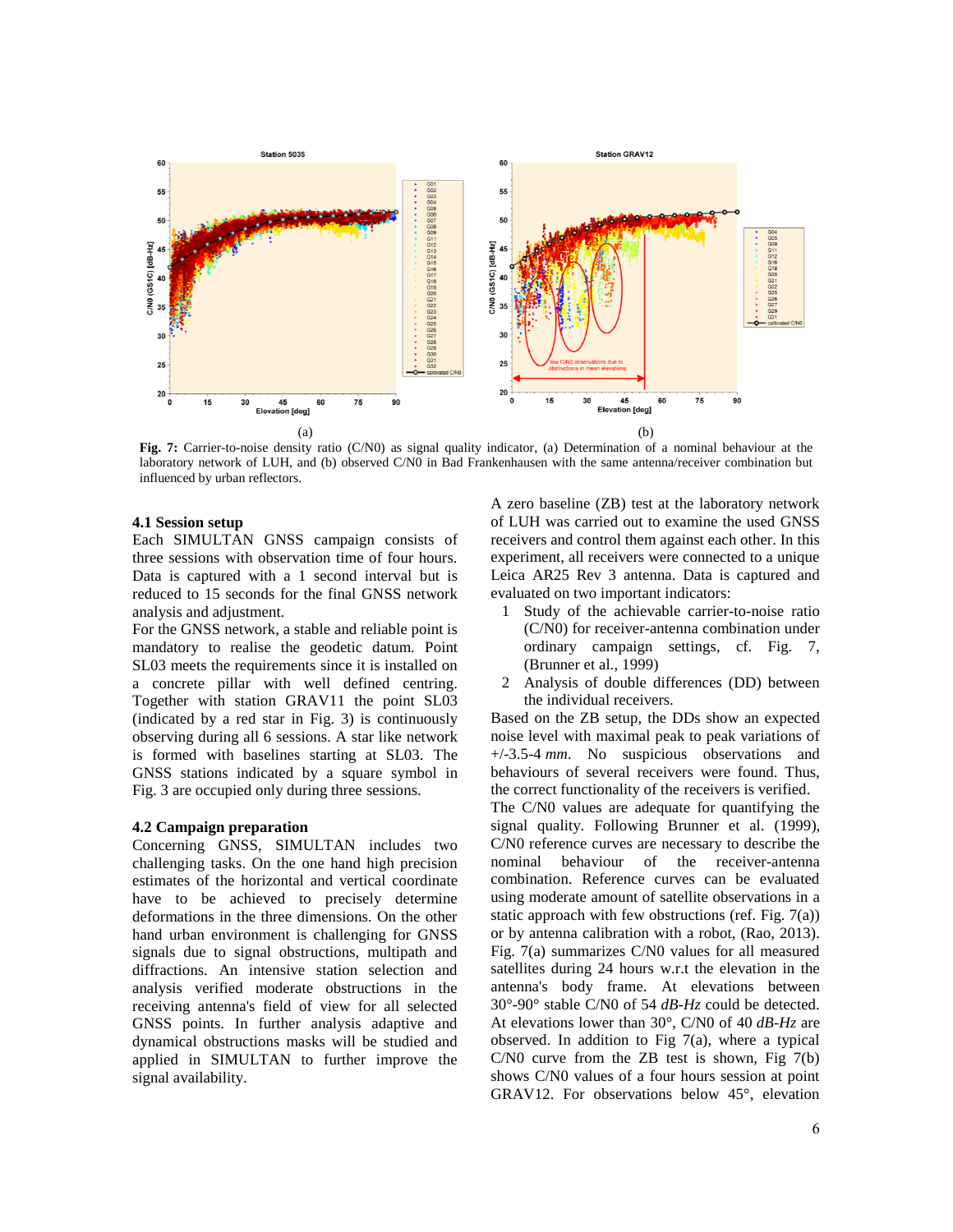bins with large C/N0 deviation from the nominal curve (black line) can be seen. These effects are due to signal diffraction and subsequently distorted carrier phase observations.

Processing of precise GNSS single station solution and network adjustment is carried out using Bernese 5.2 with CODE products e.g. clock, orbits, earth rotation parameters or differential code biases, (Dach et al., 2015).

For an advanced station analysis and the study of the application of dynamic and adaptive elevation masks, a GNSS Matlab Toolbox, developed at LUH, is used in addition, (Weinbach and Schön, 2011).

#### **4.3 Local reference and network solution**

The approximate coordinates of the local reference station SL03 were determined using Precise Point Positioning (PPP) with sidereal repetition, (Zumberge et al. 1997) including necessary models like, e.g., atmospheric corrections, (Blewitt 2003). Figure 8 lists the individual solutions and corresponding residuals w.r.t. the mean. The first two sessions (279-0 and 279-1, year 2015) are based on four hours of observation and sessions 280-0 and 281-0 based on nine hours. Homogeneous repeatability of less than 3.5 *mm* in horizontal and height component is obtained, although the equipment had to be removed every day.

The network processing was evaluated using both, a GPS only and a GPS/GLONASS combined solution, to study the impact on the network performance.

In Tab. 3 first results of the network solutions are summarised. The results show that a combined solution is much more reliable and improves the repeatability for the horizontal and especially the height component. Gaining an optimal estimate for the up component is challenging due to several urban reflectors and obstructions. Here, the



**Fig. 8:** Comparison of individual PPP solutions obtained during campaign to define local reference station.

advantage of using adaptive and dynamic elevations masks will reduce the problem, so that satellite arcs with interrupted and disturbed observations can be identified and reduced to a minimum.

The improved repeatability especially for the height component is the result of combining GPS and GLONASS. One advantage is that GLONASS supports satellites with a higher elevation, so that especially the northern hole (characteristic in midlatitudes) can be reduced. Furthermore, the doubled amount of observations stabilises the result additionally.

## **5 Summary and Outlook**

First results from the SIMULTAN campaigns to monitor sinkholes in Bad Frankenhausen are shown. The presented network in Bad Frankenhausen consists of 120 levelling points 15 of these points are used as a relative gravimetric measurement network, whereof six points are additionally occupied by GNSS. The first multi-sensor monitoring campaigns have been performed. Quarterly levelling confirms a subsidence rate of 4-5 *mm/yr* in the main subsidence areas of Bad Frankenhausen. The gravity network covers a gravity range of  $44.5 \mu m/s^2$  between the points GRAV4 and GRAV12 and has been observed in quarterly campaigns. The standard deviations of single gravity points in each campaign are in the

**Tab. 3:** GPS-only and combined GPS/GLONASS network solution using L1 Signal for SIMULTAN monitoring network.

|    | <b>Station</b>   | <b>RMS</b><br><b>GPS</b> only<br>$\lceil$ mm $\rceil$ |      |       | <b>RMS</b><br>GPS+GLO<br>[mm] |      |      |
|----|------------------|-------------------------------------------------------|------|-------|-------------------------------|------|------|
| No |                  |                                                       |      |       |                               |      |      |
|    |                  | north                                                 | east | up    | north                         | east | up   |
|    | GGP1             | 2.01                                                  | 5.26 | 8.96  | 1.00                          | 4.40 | 6.70 |
| 2  | GR01             | 0.52                                                  | 1.19 | 0.30  | 1.74                          | 0.81 | 1.67 |
| 3  | GR02             | 0.39                                                  | 4.28 | 11.44 | 0.49                          | 3.98 | 6.40 |
| 4  | GR <sub>06</sub> | 0.91                                                  | 5.11 | 12.55 | 0.58                          | 4.79 | 7.83 |
|    | GR <sub>10</sub> | 1.09                                                  | 1.59 | 3.78  | 0.29                          | 1.34 | 0.98 |
| 6  | GR11             | 1.23                                                  | 2.87 | 7.16  | 0.79                          | 2.19 | 8.22 |
|    | GR <sub>12</sub> | 0.45                                                  | 3.16 | 4.62  | 0.64                          | 0.71 | 0.98 |